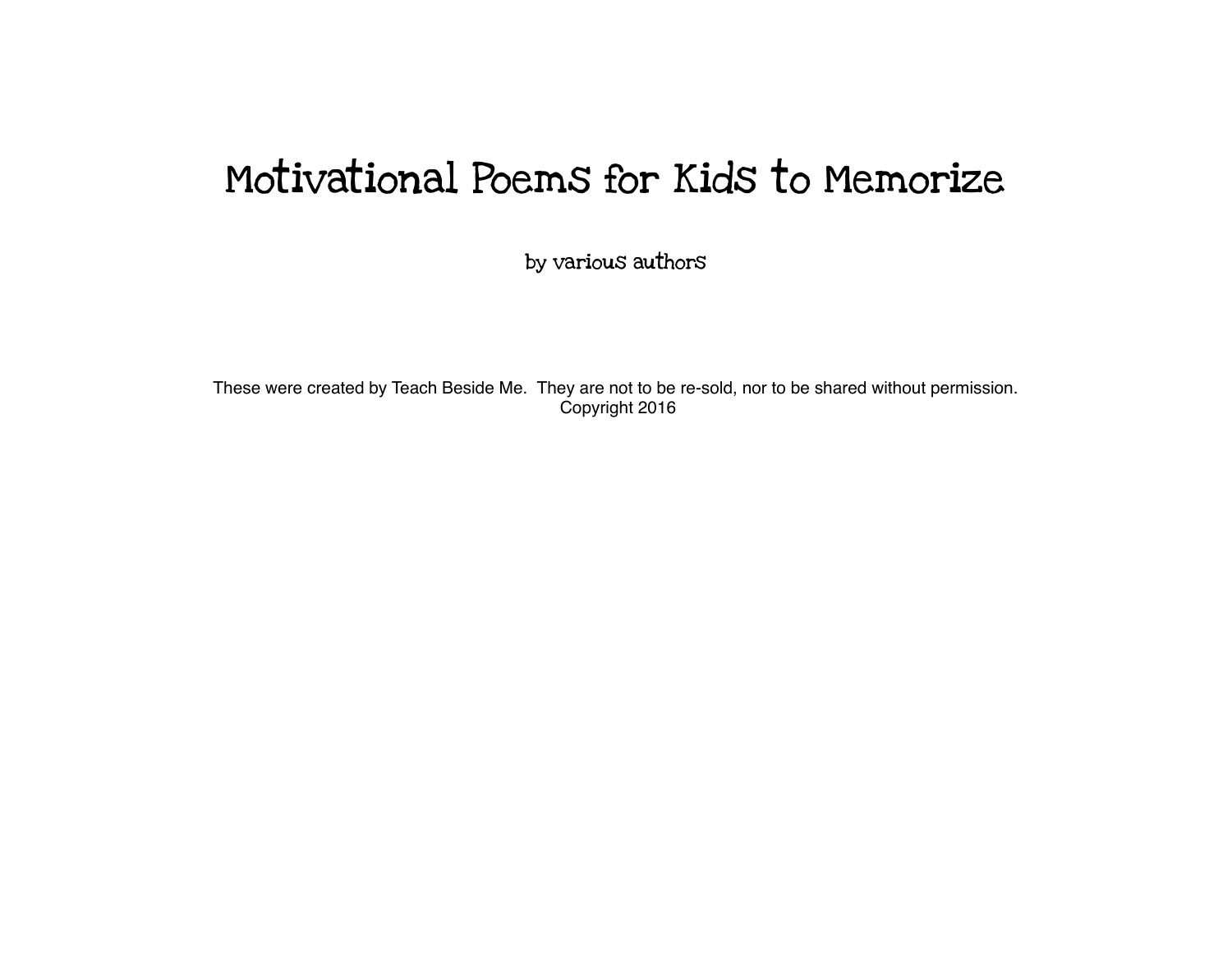#### **Thinking** Walter Wintle

I you think you are beaten, you are. If you think you dare not, you don't. If you'd like to win but you think you can't, It's almost a cinch you won't.

If you think you'll lose, you're lost. For out of the world we find Success begins with a fellow's will It's all in the state of mind.

If you think you're outclassed you are

You've got to think high to rise. You've got to bed sure of yourself before you can ever win a prize.

Life's battles don't always go To the stronger, faster man, But soon or late the man who wins, Is the one who thinks he can.

## **Stick to Your Task**

Stick to your task 'til it sticks to you; Beginners are many, but enders are few. Honor. power, place and praise, Will always come to the one who stays.

Stick to your task 'till it sticks to you, Grin at it, sweat at it, smile at it too. For out of the grin and the sweat and the smile Will come life's victories after a while.

## **Let Me Be**

Let me be a little kinder, Let me be a little blinder To the faults of those about me;

Let me praise a little more. Let me be when I am weary, Just a little bit more cheery, Let me serve a little better Those that I am striving for.

Let me be a little braver,

When temptation bids me waver; Let me strive a little harder To be all that I should be. Let me be a little meeker With the brother that is weaker, Let me think more of my neighbor And a little less of me.

### **Striving** Margaret Sangster

Better to strive and climb, And never reach the goal, Than to drift along with time. An aimless, worthless soul. Aye, better to climb and call, Or sow, through the yield be small, Than to throw away day after day, And never strive at all.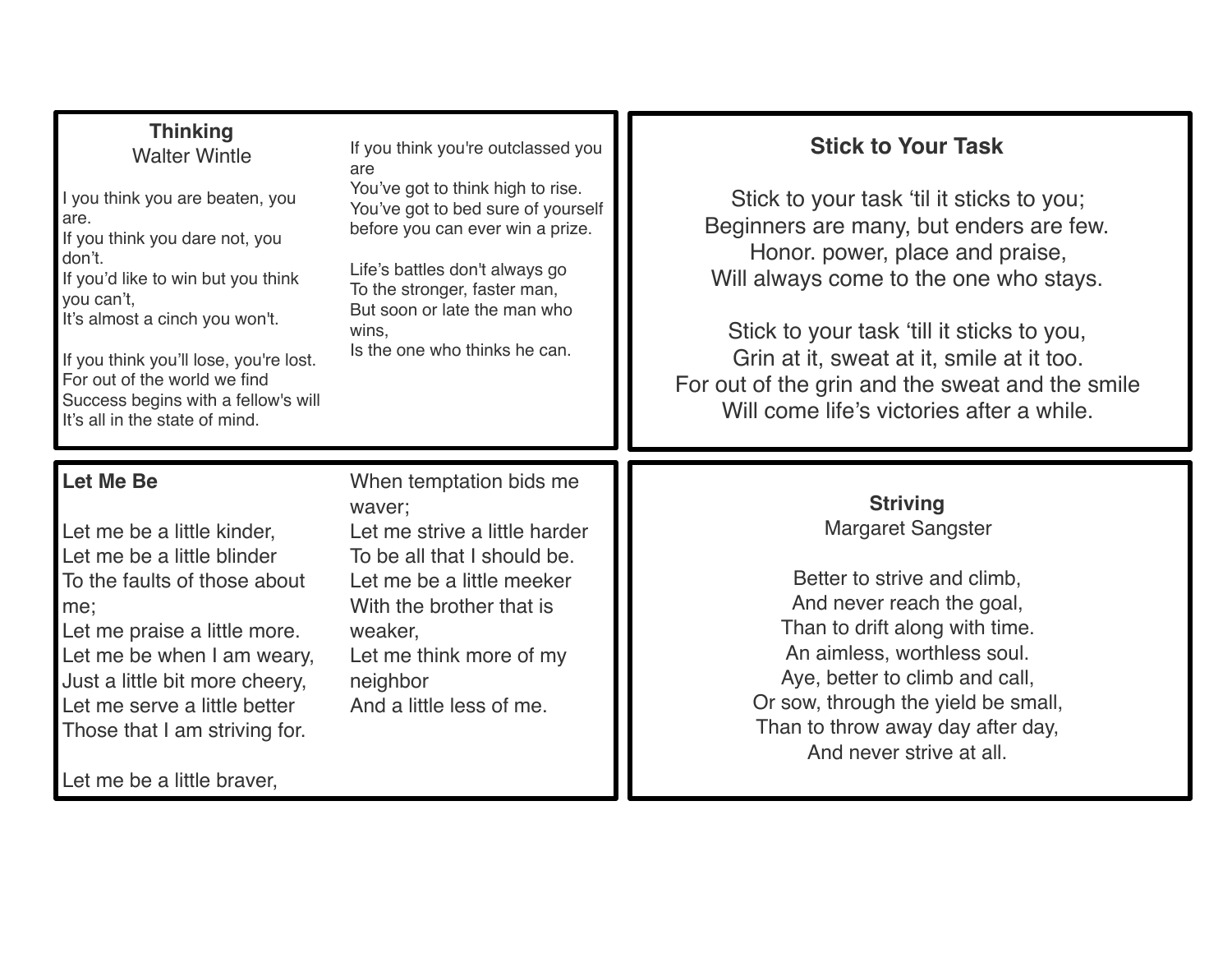| <b>Somebody Said It Couldn't</b><br>be Done<br>Edgar A. Guest<br>Somebody said it couldn't be done,<br>But he with a chuckle replied<br>That maybe it couldn't, but he would be<br>one<br>Who wouldn't say so till he tried.<br>He waded right in with a trace of a grin<br>On his face - if he worried he hid it.<br>He started to sing as he tackled the thing<br>That couldn't be done - and he did it.<br>Somebody said, "Oh, you'll never do that,<br>At least no one ever has done it." | But he took off his coat and he took off his<br>hat,<br>And the first thing we knew he'd begun it.<br>With a lift of the chin and a bit of a grin<br>Without any doubting or "quit it,"<br>He started to sing as he tackled the thing<br>That couldn't be done - and he did it.<br>There are thousands to tell you it cannot<br>be done,<br>There are thousands to prophesy failure.<br>There are thousands to point out to you,<br>one by one,<br>The dangers that wait to assail you.<br>But just buckle in with a lift of the chin,<br>Take off your coat and go to it,<br>Starting to sing as you tackle the thing<br>That cannot be done, and you'll do it. | <b>Be the Best of Whatever</b><br><b>You Are</b><br>Douglas Malloch<br>If you can't be the pine on the top<br>of the hill.<br>be a scrub in the valley,<br>But be the best little scrub by the<br>side of the rill,<br>Be a bush if you can't be a tree.<br>If you can't be a bush be a bit of<br>grass.<br>And some highway happier make;<br>If you can't be a muskie, than be<br>a bass.<br>But be the liveliest bass in the<br>lake! | We can't all be captains, we've<br>got to be the crew,<br>There's something for all of us<br>here,<br>There's big work to do and there's<br>lesser to do,<br>And the task we must do is the<br>near.<br>If you can't be a highway the just<br>be a trail.<br>If you can't be the sun, be a star;<br>It isn't by the size that you win or<br>fail,<br>Be the best of whatever you are! |
|-----------------------------------------------------------------------------------------------------------------------------------------------------------------------------------------------------------------------------------------------------------------------------------------------------------------------------------------------------------------------------------------------------------------------------------------------------------------------------------------------|------------------------------------------------------------------------------------------------------------------------------------------------------------------------------------------------------------------------------------------------------------------------------------------------------------------------------------------------------------------------------------------------------------------------------------------------------------------------------------------------------------------------------------------------------------------------------------------------------------------------------------------------------------------|-----------------------------------------------------------------------------------------------------------------------------------------------------------------------------------------------------------------------------------------------------------------------------------------------------------------------------------------------------------------------------------------------------------------------------------------|---------------------------------------------------------------------------------------------------------------------------------------------------------------------------------------------------------------------------------------------------------------------------------------------------------------------------------------------------------------------------------------|
| <b>Little Things</b><br>Julia Abigail Fletcher Carney<br>Little drops of water,<br>Little grains of sand,<br>Make the mighty ocean<br>And the pleasant land.<br>So the little moments,<br>Humble though they be,<br>Make the mighty ages<br>Of eternity.                                                                                                                                                                                                                                      | So the little errors<br>Lead the soul away<br>From the paths of virtue<br>Far in sin to stray.<br>Little deeds of kindness,<br>Little words of love,<br>Help to make earth happy<br>Like the Heaven above.                                                                                                                                                                                                                                                                                                                                                                                                                                                       | <b>Try Again</b><br><b>William Hickson</b><br>'Tis a lesson you should heed--<br>Try again;<br>If at first you don't succeed,<br>Try again.<br>Then your courage should<br>appear;<br>For if you will persevere,<br>You will conquer, never fear,<br>Try again.<br>Once or twice though you should<br>fail.<br>If you would at last prevail,<br>Try again.                                                                              | If we strive, 'tis no disgrace<br>Though we did not win the race--<br>What should you do in that case?<br>Try again.<br>If you find your task is hard.<br>Try again;<br>Time will bring you your reward,<br>Try again;<br>All that other folk can do,<br>Why with patience should not you?<br>Only keep this rule in view,<br>Try again.                                              |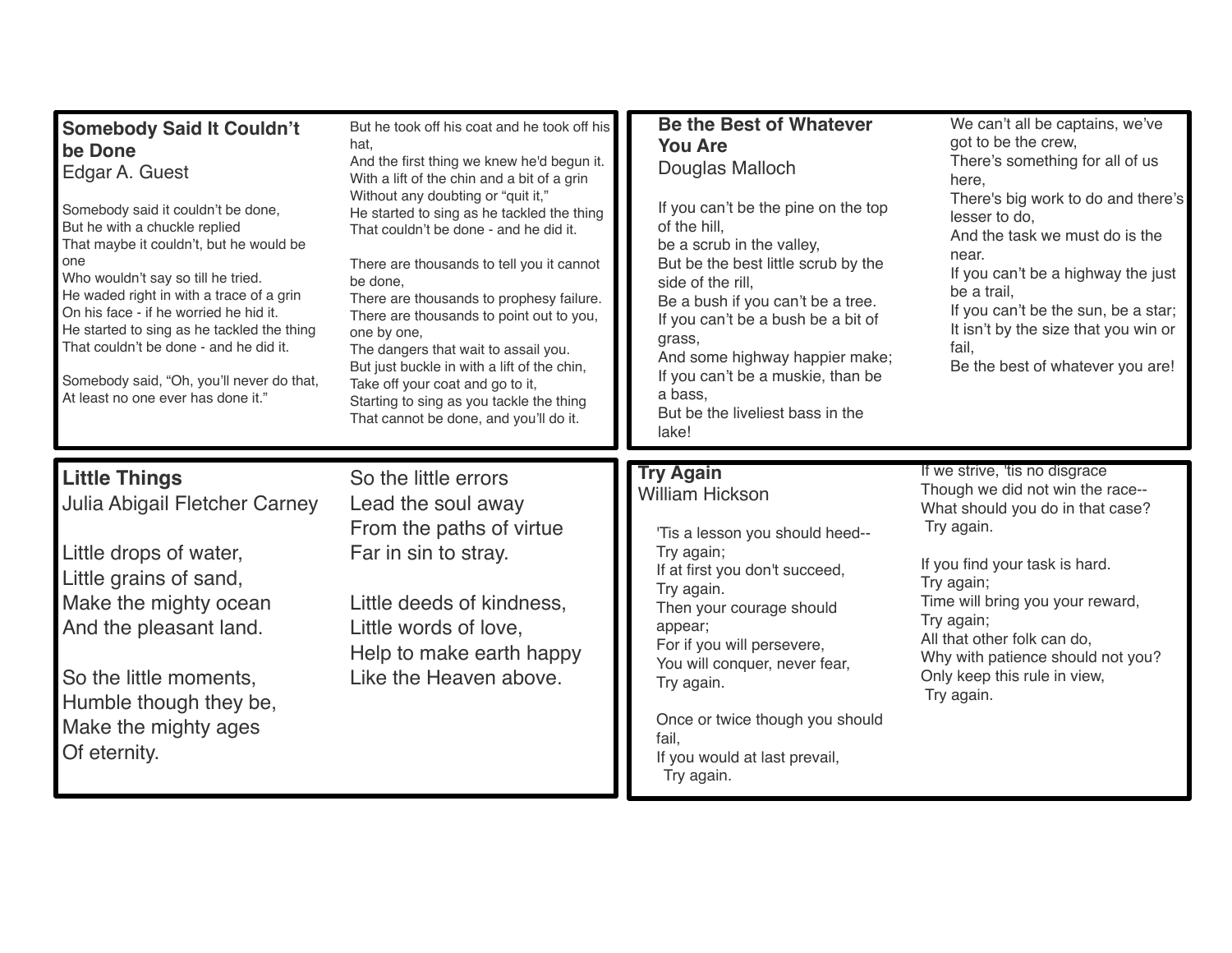| <b>Good Timber</b><br>by Douglas Malloch<br>The tree that never had to fight<br>For sun and sky and air and light,<br>But stood out in the open plain<br>And always got its share of rain,<br>Never became a forest king<br>But lived and died a scrubby thing.<br>The man who never had to toil<br>To gain and farm his patch of soil,<br>Who never had to win his share<br>Of sun and sky and light and air,<br>Never became a manly man<br>But lived and died as he began. | Good timber does not grow with<br>ease:<br>The stronger wind, the stronger trees;<br>The further sky, the greater length;<br>The more the storm, the more the<br>strength.<br>By sun and cold, by rain and snow,<br>In trees and men good timbers grow.<br>Where thickest lies the forest growth,<br>We find the patriarchs of both.<br>And they hold counsel with the stars<br>Whose broken branches show the<br>scars<br>Of many winds and much of strife.<br>This is the common law of life. | <b>Kindness</b><br>C.R. Gibson<br>I have wept in the night<br>For the shortness of sight<br>That to somebody's need made me blind<br>But I never have yet<br>Felt a tinge of regret<br>For being a little too kind.                                                                                                                                                                                                                                                                                         |
|-------------------------------------------------------------------------------------------------------------------------------------------------------------------------------------------------------------------------------------------------------------------------------------------------------------------------------------------------------------------------------------------------------------------------------------------------------------------------------|-------------------------------------------------------------------------------------------------------------------------------------------------------------------------------------------------------------------------------------------------------------------------------------------------------------------------------------------------------------------------------------------------------------------------------------------------------------------------------------------------|-------------------------------------------------------------------------------------------------------------------------------------------------------------------------------------------------------------------------------------------------------------------------------------------------------------------------------------------------------------------------------------------------------------------------------------------------------------------------------------------------------------|
| <b>Barter</b><br><b>By Sara Teasdale</b><br>Life has loveliness to sell,<br>All beautiful and splendid things,<br>Blue waves whitened on a cliff,<br>Soaring fire that sways and sings,<br>And children's faces looking up<br>Holding wonder like a cup.<br>Life has loveliness to sell,<br>Music like a curve of gold,<br>Scent of pine trees in the rain,<br>Eyes that love you, arms that<br>hold,                                                                         | And for your spirit's still delight,<br>Holy thoughts that star the night.<br>Spend all you have for loveliness,<br>Buy it and never count the cost;<br>For one white singing hour of<br>peace<br>Count many a year of strife well<br>lost,<br>And for a breath of ecstasy<br>Give all you have been, or could<br>be.                                                                                                                                                                           | <b>Three Gates</b><br>by Beth Day<br>If you are tempted to reveal<br>A tale to you someone has told<br>About another, make it pass,<br>Before you speak, three gates of gold;<br>These narrow gates. First, "Is it true?"<br>Then, "Is it needful?" In your mind<br>Give truthful answer. And the next<br>Is last and narrowest, "Is it kind?"<br>And if to reach your lips at last<br>It passes through these gateways three,<br>Then you may tell the tale, nor fear<br>What the result of speech may be. |